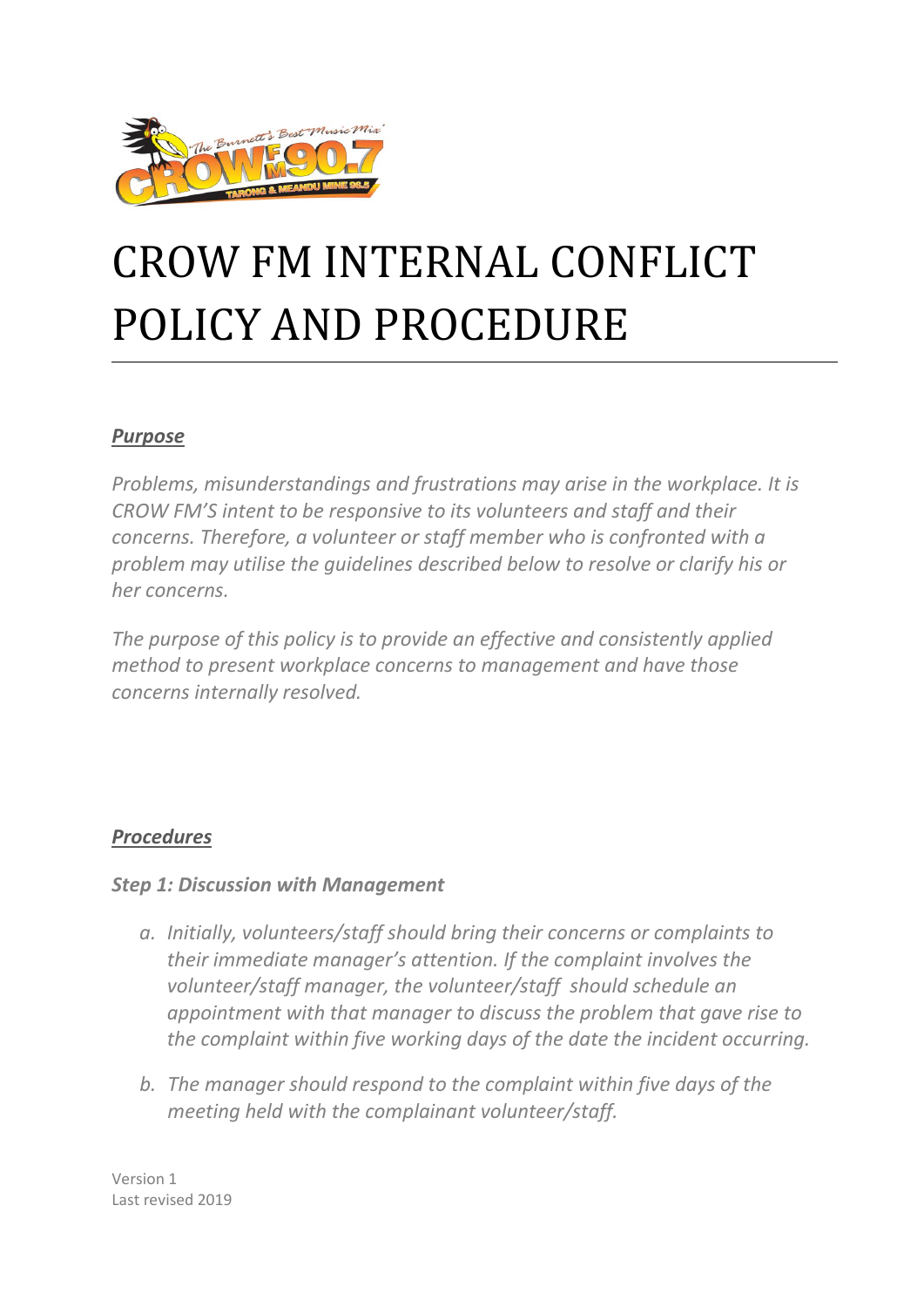#### *Step 2: Written complaint and decision*

*a. If the discussion with the immediate manager does not resolve the problem to the mutual satisfaction of the volunteer/staff and the manager, or if the manager does not respond to the complaint, the volunteer/staff may submit a written complaint to the CROW FM Board Chairman.* 

*The submission of the written complaint is due within five working days of the response from the Manager.* 

## *The complaint should include:*

- *The problem and the date when the incident occurred.*
- *Suggestions on ways to resolve the problem.*
- *A copy of the immediate manager's written response or a summary of his or her verbal response and the date when the volunteer/staff met with the immediate manager. If the manager provided no response, the complaint should state this.*
- *b. Upon receipt of the formal complaint, the Board Chairman must schedule a meeting with the employee within five working days to discuss the complaint. Within approximately five working days after the discussion, the Board Chairman should issue a decision in writing to the volunteer/staff filing the complaint.*

#### *Step 3: Appeal of decision*

- *a. If the volunteer/staff is dissatisfied with the decision of the Board Chairman, the volunteer/staff may, within five working days, appeal this decision in writing to the Board of Directors.*
- *b. The Board of Directors may call a meeting with the parties directly involved to facilitate a resolution. Or the Board of Directors may refer the complaint to an outside body should the nature of the complaint be of a type that it is deemed could breach Australian Criminal Law.*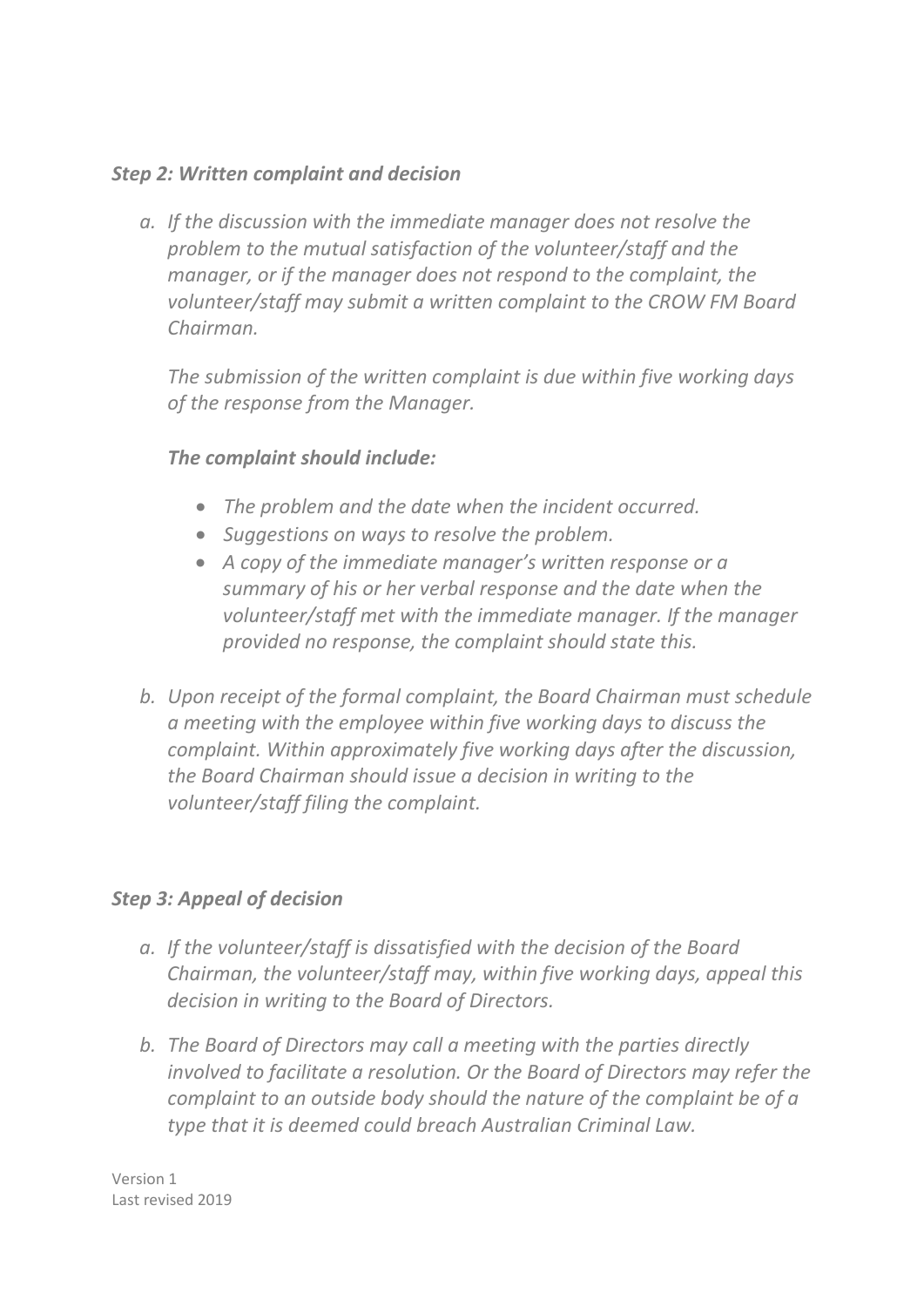#### *Step 4: Resolution*

*If an volunteer/staff fails to appeal from one level to the next level of this procedure within the time limits set forth above, the problem should be considered settled on the basis of the last decision, and the problem should not be subject to further consideration.*

*Because problems are best resolved on an individual basis, the conflict resolution procedure may be initiated only by individual employees and not by groups of employees. All complaints must be made in good faith.*

*CROW FM reserves the right to impose appropriate disciplinary action for any conduct it considers to be in breach inappropriate. The circumstances of each situation may differ, and the level of disciplinary action may also vary, depending on factors such as the nature of the offense, whether it is repeated, the volunteer/staff work record and the impact of the conduct on the organization. These can include suspension and for major breaches termination in accordance with State and Federal Industrial Legislation.*

*No CROW FM volunteer/staff will be subject to retaliation for filing a complaint under this policy.* 

## *SUPPORT DOCUMENTS TO HELP BETTER UNDERSTAND INTERNAL CONFLICT*

*Six skills of Conflict Resolution*

#### *1. The Win/Win Approach*

*In problem solving we aim to design solutions that work for both parties. The first step is to understand the underlying needs for each party. Frequently this is for* 

*security and recognition. Where a Win/Lose approach is the causes of a limited view or options we need a new look at situations. We need to create an environment of cooperation and possibilities for mutual gain.*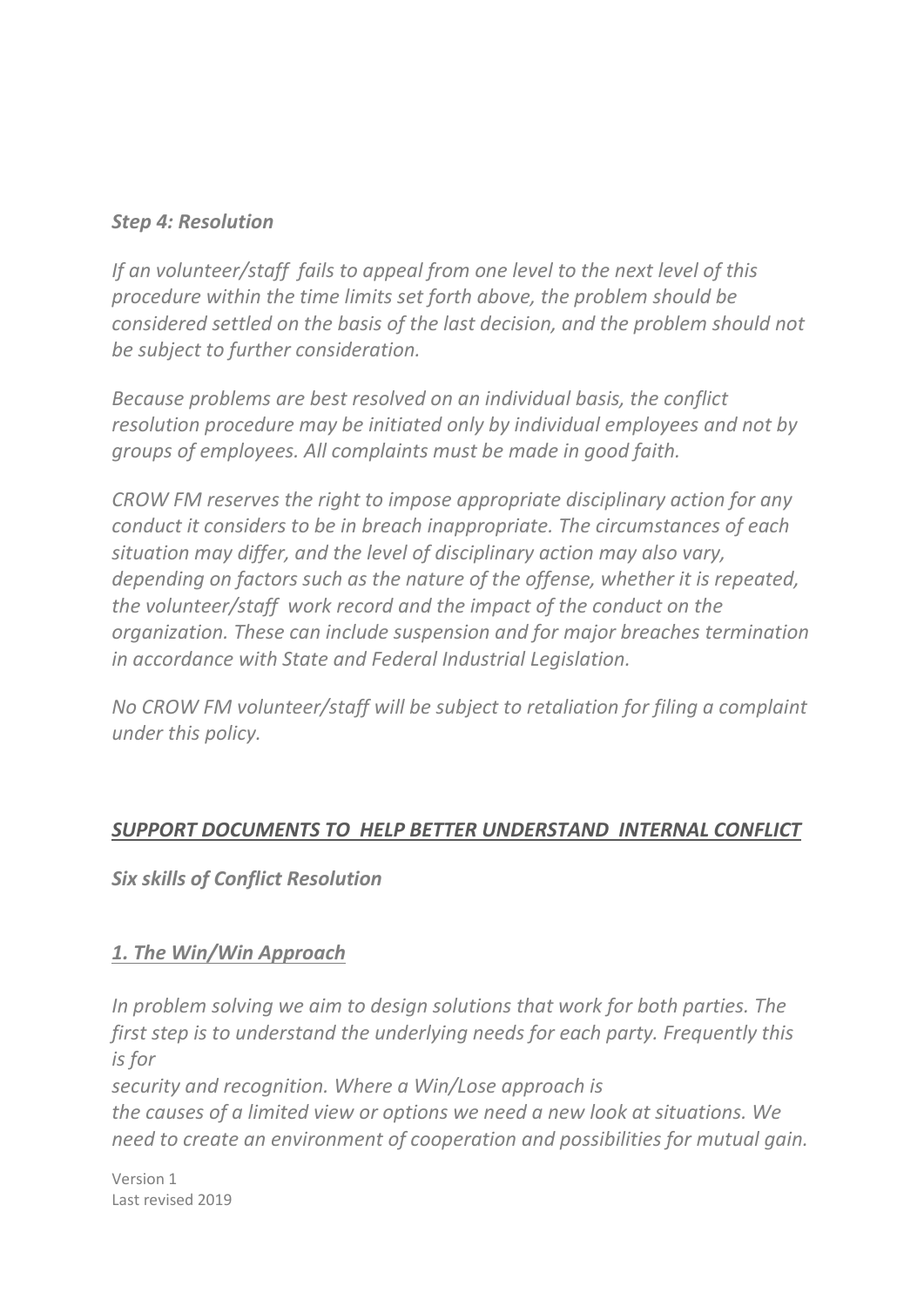- *\* What is my real need here? What is theirs?*
- *\* Do I want it to work for both of us?*

## *2. The Creative Response*

*Each situation can be an opportunity for interaction and communication, which might never have occurred before. We are encouraged to move beyond blame and shame, right and wrong and into possibilities which present realities. Where there is a severe negative approach and limited sense of possibility we need a creative response. What opportunities can this situation bring?*

# *3. Empathy*

*Seeing and understanding the other person's point of view can be limited when there is ignorance of, or difficulty is experienced in hearing or accepting, different values, beliefs and perspectives. This can lead to assumptions about the behaviour and motives of others.* 

*In determining the motives behind apparently uncaring behaviour of other people we need to ask:*

- *\* What is it like to be in their shoes?*
- *\* What are they trying to say?*
- *\* Have I really heard them?*
- *\* Do they know I'm listening?*
- *\* Have we really understood their dilemmas?*

## *4. Appropriate Assertiveness*

*Where passive, fearful, resentful responses are present, or where aggressive judgements are being presented it is helpful to know your needs and rights and how to state them clearly.*

*\* What do I need to change?*

- *\* How will I tell them this without blaming or attacking?*
- *\* How will we tell them of our needs without eliciting a defensive response?*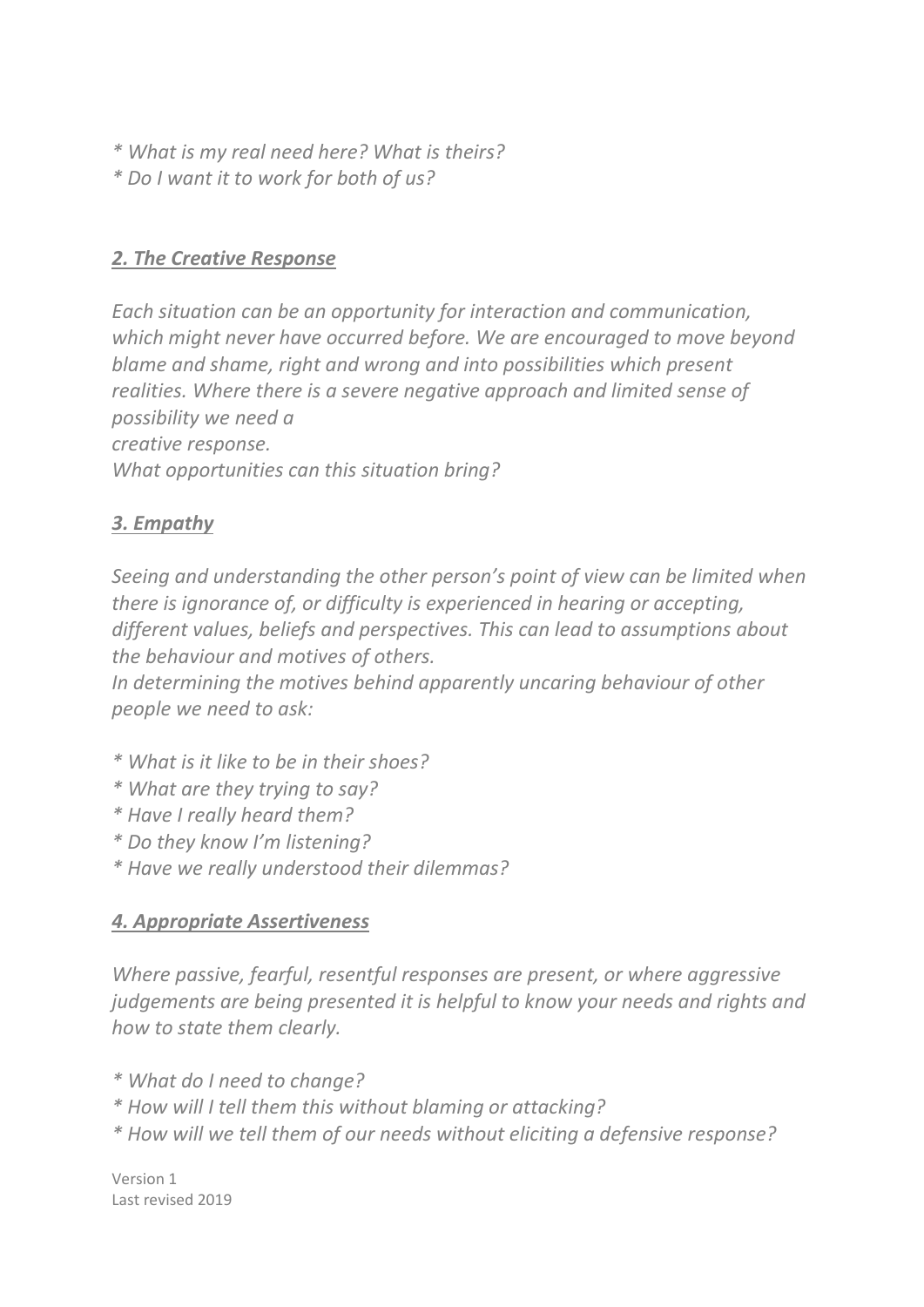*\* Is this a statement about how I feel, rather than what is right or wrong? \* How can we be soft on the people and hard on the problem?*

#### *5. Cooperative Power*

*Mutual cooperation builds root level security and trust. The appropriate response in our times is a new dynamic cooperation. This response is applicable to individuals and organisations where disempowerment occurs. The difference is between power over someone else and power with someone else.* 

*\* Am I using power inappropriately? Are they? \* Instead of opposing each other, can we look for common areas of cooperation?*

#### *6. Willingness to Resolve*

*This fundamental prerequisite needs to be examined. If this willingness can be created, solutions will be found. If it is impossible to create this willingness, chances are there is a secondary gain in not solving this problem.*

- *\* Should the secondary gain be addressed in some more appropriate manner?*
- *\* What can I do to help them and myself be more willing to resolve?*
- *\* Is resentment preventing successful negotiation?*

## CROW FM BOARD OF MANAGEMENT